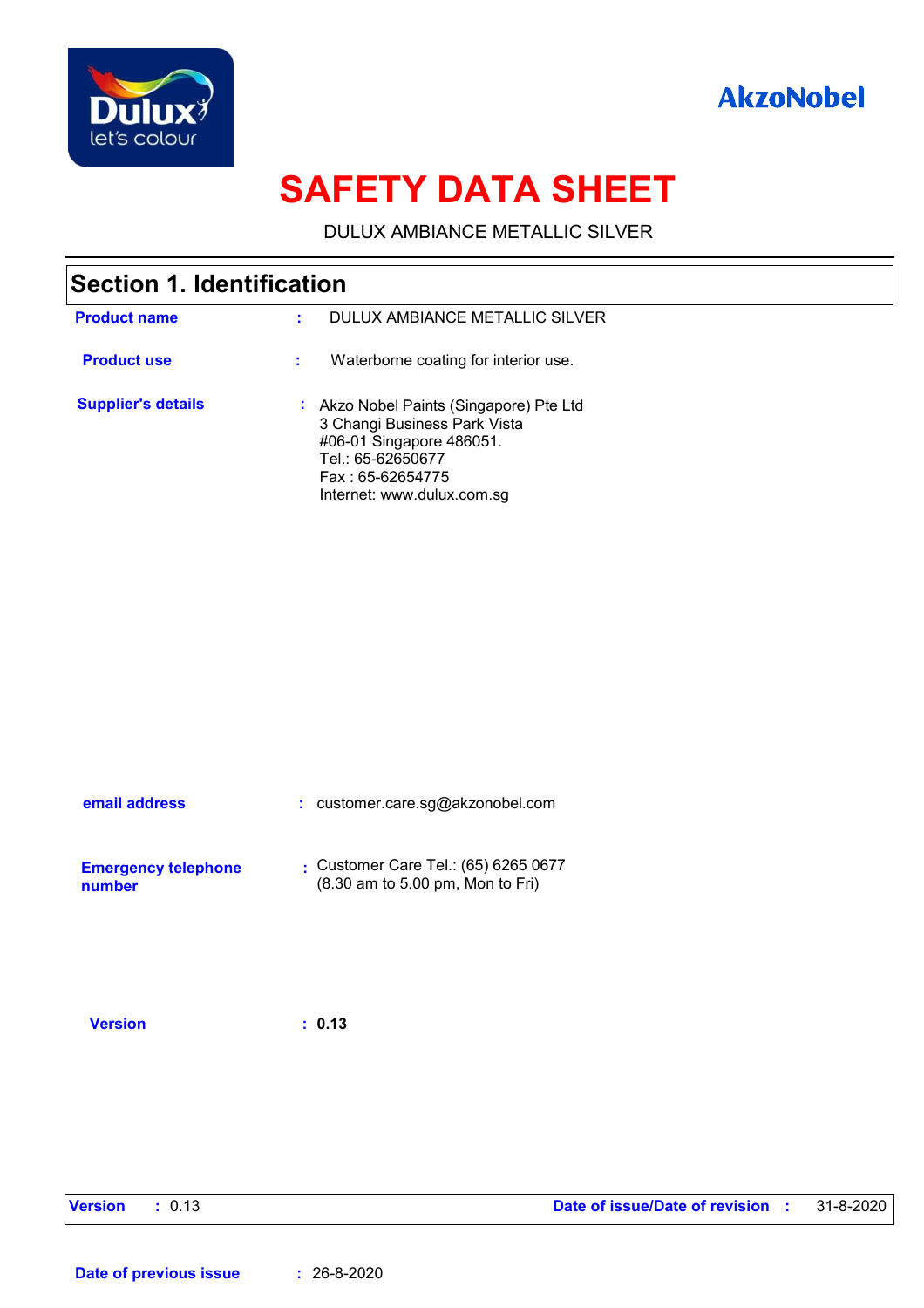### **Section 2. Hazards identification**

**Classification of the substance or mixture** **:** Not classified.

| <b>Signal word</b>                                                          | : No signal word.                                                                                                            |
|-----------------------------------------------------------------------------|------------------------------------------------------------------------------------------------------------------------------|
| <b>Hazard statements</b>                                                    | : No known significant effects or critical hazards.                                                                          |
| <b>Precautionary statements</b>                                             |                                                                                                                              |
| <b>General</b>                                                              | : P102 - Keep out of reach of children.<br>P101 - If medical advice is needed, have product container or label at hand.      |
| <b>Prevention</b>                                                           | : P262 - Do not get in eyes, on skin, or on clothing.                                                                        |
| <b>Response</b>                                                             | : P312 - Call a POISON CENTER or doctor/physician if you feel unwell.                                                        |
| <b>Storage</b>                                                              | : Not applicable.                                                                                                            |
| <b>Disposal</b>                                                             | : P501 - Dispose of contents and container in accordance with all local, regional,<br>national or international regulations. |
| <b>Hazardous ingredients</b>                                                | : Propan-2-ol<br>pyrithione zinc                                                                                             |
| <b>Other hazards which do not : None known.</b><br>result in classification |                                                                                                                              |

## **Section 3. Composition/information on ingredients**

**Substance/mixture :**

Mixture

| <b>Ingredient name</b> | %            | <b>CAS number</b> |
|------------------------|--------------|-------------------|
| Propan-2-ol            | $ 2.5 - 10 $ | $ 67-63-0$        |
| pyrithione zinc        | $0 - 1$      | 13463-41-7        |

**There are no additional ingredients present which, within the current knowledge of the supplier and in the concentrations applicable, are classified as hazardous to health or the environment and hence require reporting in this section.**

**Occupational exposure limits, if available, are listed in Section 8.**

## **Section 4. First aid measures**

#### **Description of necessary first aid measures**

| <b>Eye contact</b>  | : Immediately flush eyes with plenty of water, occasionally lifting the upper and lower<br>eyelids. Check for and remove any contact lenses. Get medical attention if irritation<br>occurs.                                                                                                                                                               |
|---------------------|-----------------------------------------------------------------------------------------------------------------------------------------------------------------------------------------------------------------------------------------------------------------------------------------------------------------------------------------------------------|
| <b>Inhalation</b>   | : Remove victim to fresh air and keep at rest in a position comfortable for breathing.<br>Get medical attention if symptoms occur.                                                                                                                                                                                                                        |
| <b>Skin contact</b> | : Flush contaminated skin with plenty of water. Remove contaminated clothing and<br>shoes. Get medical attention if symptoms occur.                                                                                                                                                                                                                       |
| <b>Ingestion</b>    | : Wash out mouth with water. Remove victim to fresh air and keep at rest in a<br>position comfortable for breathing. If material has been swallowed and the exposed<br>person is conscious, give small quantities of water to drink. Do not induce vomiting<br>unless directed to do so by medical personnel. Get medical attention if symptoms<br>occur. |

#### **Most important symptoms/effects, acute and delayed Potential acute health effects**

| Version |  |  | : 0.13 |
|---------|--|--|--------|
|---------|--|--|--------|

**Version :** 0.13 **Date of issue/Date of revision :** 31-8-2020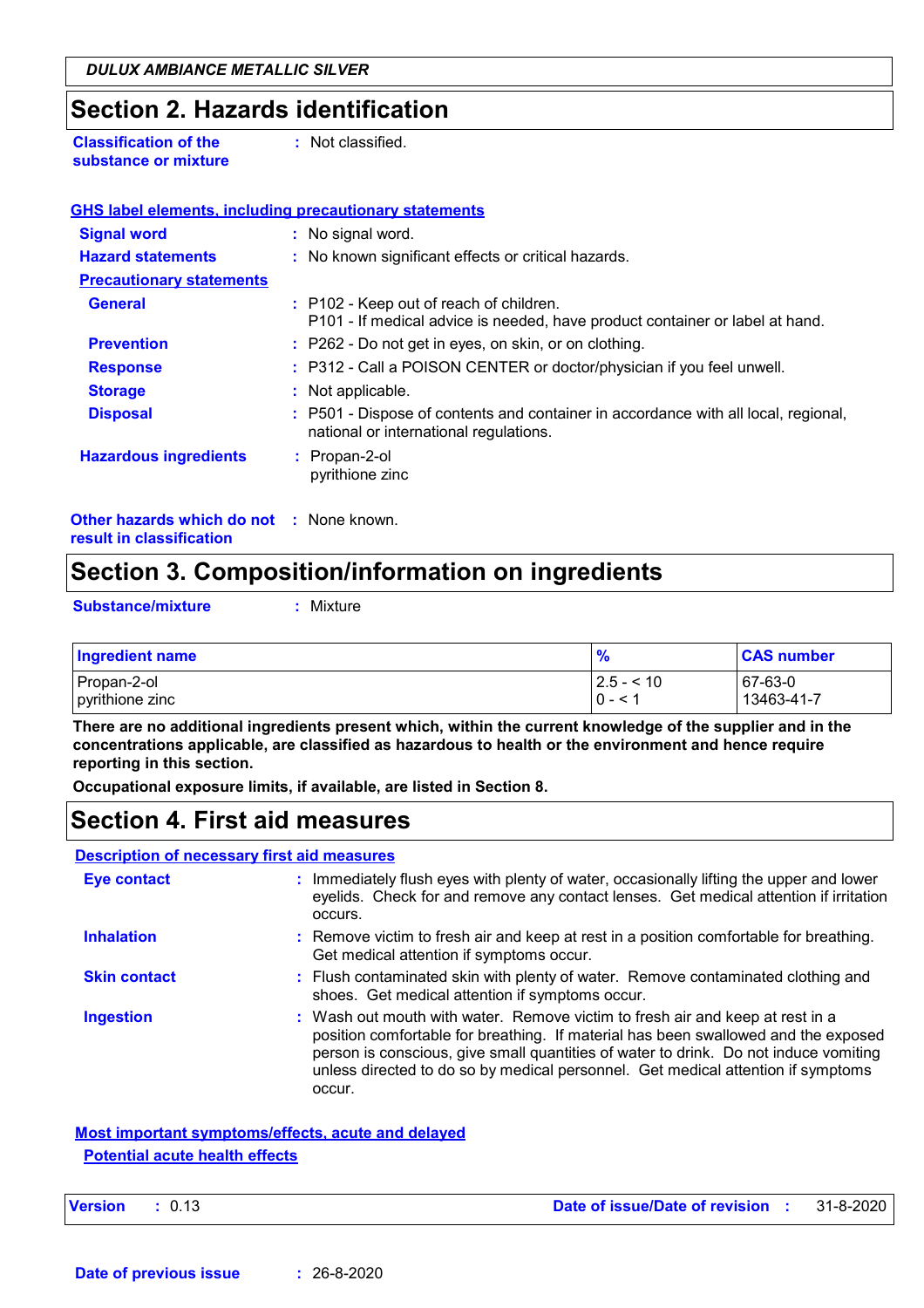# **Section 4. First aid measures**

| <b>Eye contact</b>                  | : No known significant effects or critical hazards.                                                                            |
|-------------------------------------|--------------------------------------------------------------------------------------------------------------------------------|
| <b>Inhalation</b>                   | : No known significant effects or critical hazards.                                                                            |
| <b>Skin contact</b>                 | : No known significant effects or critical hazards.                                                                            |
| <b>Ingestion</b>                    | : No known significant effects or critical hazards.                                                                            |
| <b>Over-exposure signs/symptoms</b> |                                                                                                                                |
| <b>Eye contact</b>                  | : No specific data.                                                                                                            |
| <b>Inhalation</b>                   | : No specific data.                                                                                                            |
| <b>Skin contact</b>                 | : No specific data.                                                                                                            |
| <b>Ingestion</b>                    | : No specific data.                                                                                                            |
|                                     |                                                                                                                                |
|                                     | Indication of immediate medical attention and special treatment needed, if necessary                                           |
| <b>Notes to physician</b>           | : Treat symptomatically. Contact poison treatment specialist immediately if large<br>quantities have been ingested or inhaled. |
| <b>Specific treatments</b>          | : No specific treatment.                                                                                                       |
| <b>Protection of first-aiders</b>   | : No action shall be taken involving any personal risk or without suitable training.                                           |
|                                     |                                                                                                                                |

**See toxicological information (Section 11)**

## **Section 5. Firefighting measures**

| <b>Extinguishing media</b>                               |                                                                                                                                                                                                     |
|----------------------------------------------------------|-----------------------------------------------------------------------------------------------------------------------------------------------------------------------------------------------------|
| <b>Suitable extinguishing</b><br>media                   | : Use an extinguishing agent suitable for the surrounding fire.                                                                                                                                     |
| <b>Unsuitable extinguishing</b><br>media                 | : None known.                                                                                                                                                                                       |
| <b>Specific hazards arising</b><br>from the chemical     | : In a fire or if heated, a pressure increase will occur and the container may burst.                                                                                                               |
| <b>Hazardous thermal</b><br>decomposition products       | : Decomposition products may include the following materials:<br>carbon dioxide<br>carbon monoxide<br>metal oxide/oxides                                                                            |
| <b>Special protective actions</b><br>for fire-fighters   | : Promptly isolate the scene by removing all persons from the vicinity of the incident if<br>there is a fire. No action shall be taken involving any personal risk or without<br>suitable training. |
| <b>Special protective</b><br>equipment for fire-fighters | : Fire-fighters should wear appropriate protective equipment and self-contained<br>breathing apparatus (SCBA) with a full face-piece operated in positive pressure<br>mode.                         |

## **Section 6. Accidental release measures**

|                                | <b>Personal precautions, protective equipment and emergency procedures</b>                                                                                                                                                                                                         |
|--------------------------------|------------------------------------------------------------------------------------------------------------------------------------------------------------------------------------------------------------------------------------------------------------------------------------|
| For non-emergency<br>personnel | : No action shall be taken involving any personal risk or without suitable training.<br>Evacuate surrounding areas. Keep unnecessary and unprotected personnel from<br>entering. Do not touch or walk through spilt material. Put on appropriate personal<br>protective equipment. |
| For emergency responders       | If specialised clothing is required to deal with the spillage, take note of any<br>-11<br>information in Section 8 on suitable and unsuitable materials. See also the<br>information in "For non-emergency personnel".                                                             |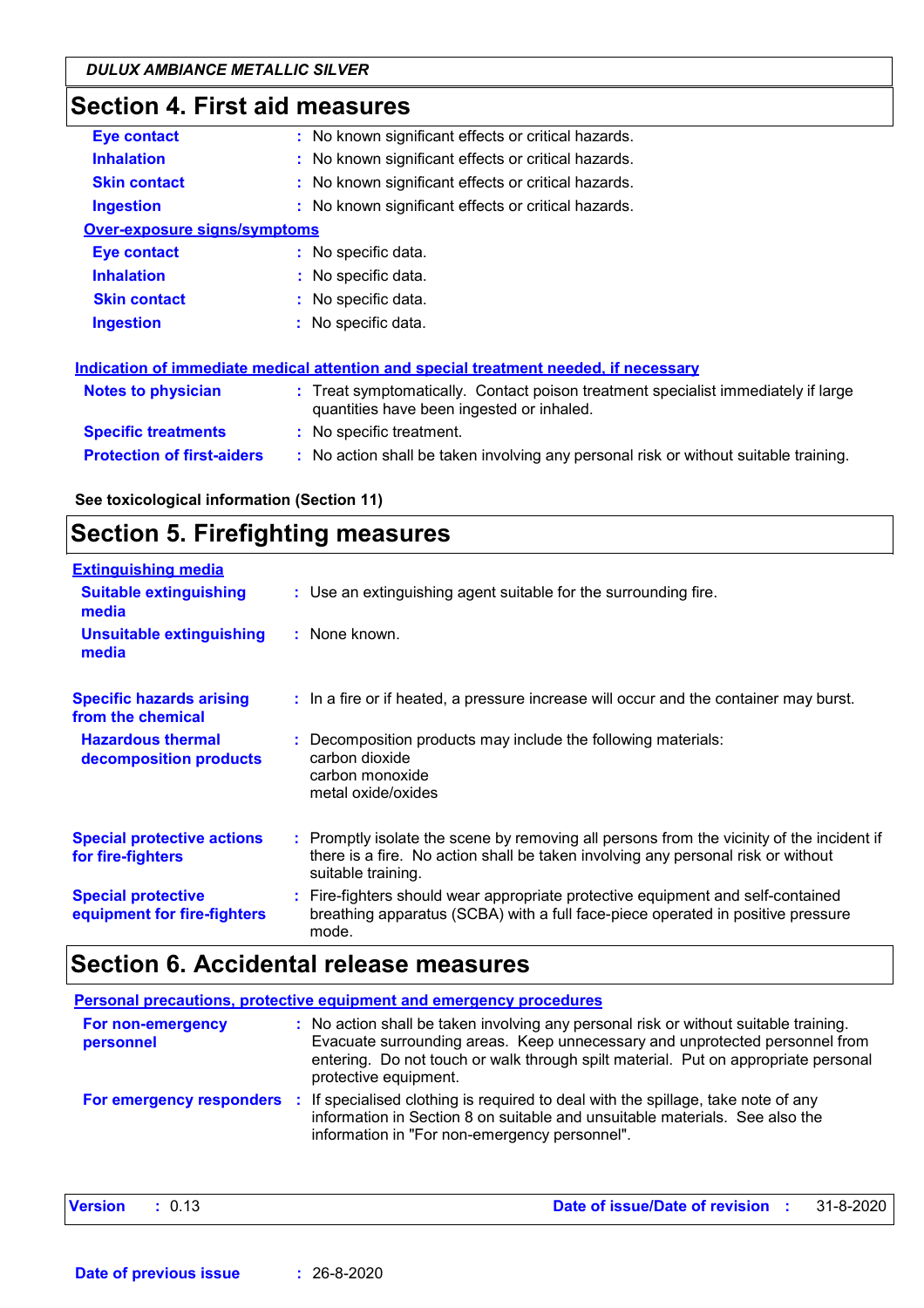## **Section 6. Accidental release measures**

| <b>Environmental precautions</b>                            | : Avoid dispersal of spilt material and runoff and contact with soil, waterways, drains<br>and sewers. Inform the relevant authorities if the product has caused environmental<br>pollution (sewers, waterways, soil or air).                                                                                                                                                                                                                                                                                                                                                               |
|-------------------------------------------------------------|---------------------------------------------------------------------------------------------------------------------------------------------------------------------------------------------------------------------------------------------------------------------------------------------------------------------------------------------------------------------------------------------------------------------------------------------------------------------------------------------------------------------------------------------------------------------------------------------|
| <b>Methods and material for containment and cleaning up</b> |                                                                                                                                                                                                                                                                                                                                                                                                                                                                                                                                                                                             |
| <b>Small spill</b>                                          | : Stop leak if without risk. Move containers from spill area. Dilute with water and mop<br>up if water-soluble. Alternatively, or if water-insoluble, absorb with an inert dry<br>material and place in an appropriate waste disposal container. Dispose of via a<br>licensed waste disposal contractor.                                                                                                                                                                                                                                                                                    |
| <b>Large spill</b>                                          | : Stop leak if without risk. Move containers from spill area. Prevent entry into sewers,<br>water courses, basements or confined areas. Wash spillages into an effluent<br>treatment plant or proceed as follows. Contain and collect spillage with non-<br>combustible, absorbent material e.g. sand, earth, vermiculite or diatomaceous earth<br>and place in container for disposal according to local regulations (see Section 13).<br>Dispose of via a licensed waste disposal contractor. Note: see Section 1 for<br>emergency contact information and Section 13 for waste disposal. |

### **Section 7. Handling and storage**

#### **Advice on general occupational hygiene Conditions for safe storage, : Store in accordance with local regulations. Store in original container protected including any incompatibilities** Eating, drinking and smoking should be prohibited in areas where this material is **:** handled, stored and processed. Workers should wash hands and face before eating, drinking and smoking. Remove contaminated clothing and protective equipment before entering eating areas. See also Section 8.2 for additional information on hygiene measures. from direct sunlight in a dry, cool and well-ventilated area, away from incompatible materials (see Section 10) and food and drink. Keep container tightly closed and sealed until ready for use. Containers that have been opened must be carefully resealed and kept upright to prevent leakage. Do not store in unlabelled containers. Use appropriate containment to avoid environmental contamination. See Section 10 for incompatible materials before handling or use. **Protective measures : Put on appropriate personal protective equipment (see Section 8). Precautions for safe handling**

## **Section 8. Exposure controls/personal protection**

#### None. **Environmental exposure controls :** Emissions from ventilation or work process equipment should be checked to ensure they comply with the requirements of environmental protection legislation. In some cases, fume scrubbers, filters or engineering modifications to the process equipment will be necessary to reduce emissions to acceptable levels. **Appropriate engineering controls :** Good general ventilation should be sufficient to control worker exposure to airborne contaminants. Wash hands, forearms and face thoroughly after handling chemical products, before eating, smoking and using the lavatory and at the end of the working period. Appropriate techniques should be used to remove potentially contaminated clothing. Wash contaminated clothing before reusing. Ensure that eyewash stations and safety showers are close to the workstation location. **Hygiene measures : Control parameters Individual protection measures Occupational exposure limits Version :** 0.13 **Date of issue/Date of revision :** 31-8-2020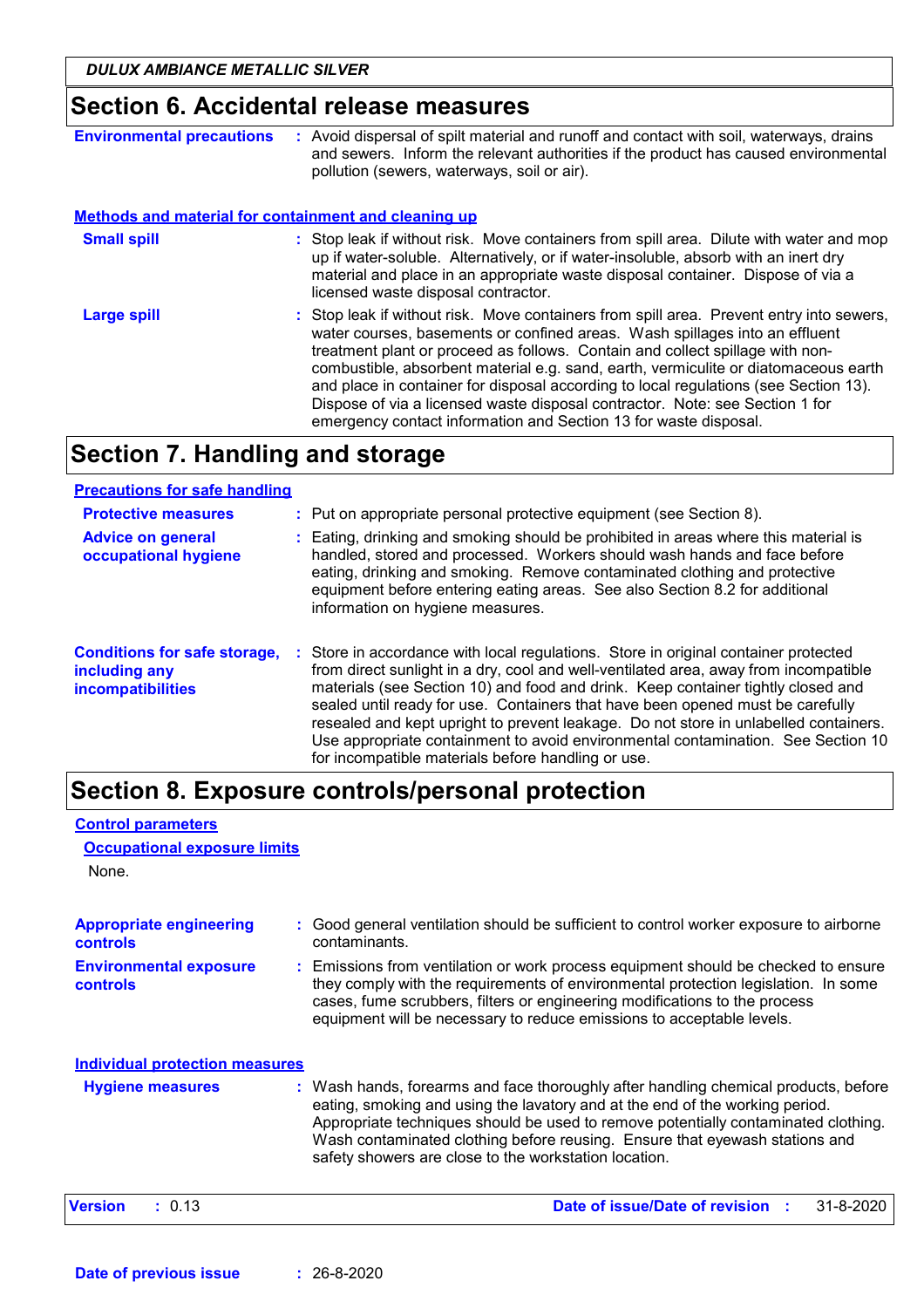## **Section 8. Exposure controls/personal protection**

| <b>Eye/face protection</b>    | : Safety eyewear complying with an approved standard should be used when a risk<br>assessment indicates this is necessary to avoid exposure to liquid splashes, mists,<br>gases or dusts. If contact is possible, the following protection should be worn,<br>unless the assessment indicates a higher degree of protection: safety glasses with<br>side-shields.                                                                                                                                                                                         |
|-------------------------------|-----------------------------------------------------------------------------------------------------------------------------------------------------------------------------------------------------------------------------------------------------------------------------------------------------------------------------------------------------------------------------------------------------------------------------------------------------------------------------------------------------------------------------------------------------------|
| <b>Skin protection</b>        |                                                                                                                                                                                                                                                                                                                                                                                                                                                                                                                                                           |
| <b>Hand protection</b>        | : Chemical-resistant, impervious gloves complying with an approved standard should<br>be worn at all times when handling chemical products if a risk assessment indicates<br>this is necessary.                                                                                                                                                                                                                                                                                                                                                           |
| <b>Gloves</b>                 | When prolonged or frequently repeated contact may occur, a glove with a protection<br>class of 6 (breakthrough time >480 minutes according to EN374) is recommended.<br>Recommended gloves: Viton ® or Nitrile, thickness ≥ 0.38 mm.<br>When only brief contact is expected, a glove with protection class of 2 or higher<br>(breakthrough time > 30 minutes according to EN374) is recommended.<br>Recommended gloves: Nitrile, thickness ≥ 0.12 mm.<br>Gloves should be replaced regularly and if there is any sign of damage to the glove<br>material. |
|                               | The performance or effectiveness of the glove may be reduced by physical/chemical<br>damage and poor maintenance.                                                                                                                                                                                                                                                                                                                                                                                                                                         |
| <b>Body protection</b>        | Personal protective equipment for the body should be selected based on the task<br>being performed and the risks involved and should be approved by a specialist<br>before handling this product.                                                                                                                                                                                                                                                                                                                                                         |
| <b>Other skin protection</b>  | Appropriate footwear and any additional skin protection measures should be<br>selected based on the task being performed and the risks involved and should be<br>approved by a specialist before handling this product.                                                                                                                                                                                                                                                                                                                                   |
| <b>Respiratory protection</b> | Based on the hazard and potential for exposure, select a respirator that meets the<br>appropriate standard or certification. Respirators must be used according to a<br>respiratory protection program to ensure proper fitting, training, and other important<br>aspects of use.                                                                                                                                                                                                                                                                         |

## **Section 9. Physical and chemical properties**

| <b>Physical state</b><br>: Liquid.<br><b>Colour</b><br>: Various: See label. |           |
|------------------------------------------------------------------------------|-----------|
|                                                                              |           |
|                                                                              |           |
| <b>Odour</b><br>: Not available.                                             |           |
| : Not available.<br><b>Odour threshold</b>                                   |           |
| pH<br>: 7,8                                                                  |           |
| <b>Melting point</b><br>: Not available.                                     |           |
| $: 100^{\circ}$ C<br><b>Initial boiling point and</b><br>boiling range       |           |
| : Closed cup: 90°C<br><b>Flash point</b>                                     |           |
| <b>Burning time</b><br>: Not applicable.                                     |           |
| <b>Burning rate</b><br>: Not applicable.                                     |           |
| Not available.<br><b>Evaporation rate</b><br>t.                              |           |
| : Not available.<br><b>Flammability (solid, gas)</b>                         |           |
| Lower and upper explosive<br>: Not available.<br>(flammable) limits          |           |
| : Not available.<br><b>Vapour pressure</b>                                   |           |
| <b>Vapour density</b><br>Not available.                                      |           |
| <b>Relative density</b><br>: 1,067                                           |           |
| <b>Solubility</b><br>Easily soluble in the following materials: cold water.  |           |
| Date of issue/Date of revision :<br>: 0.13<br><b>Version</b>                 | 31-8-2020 |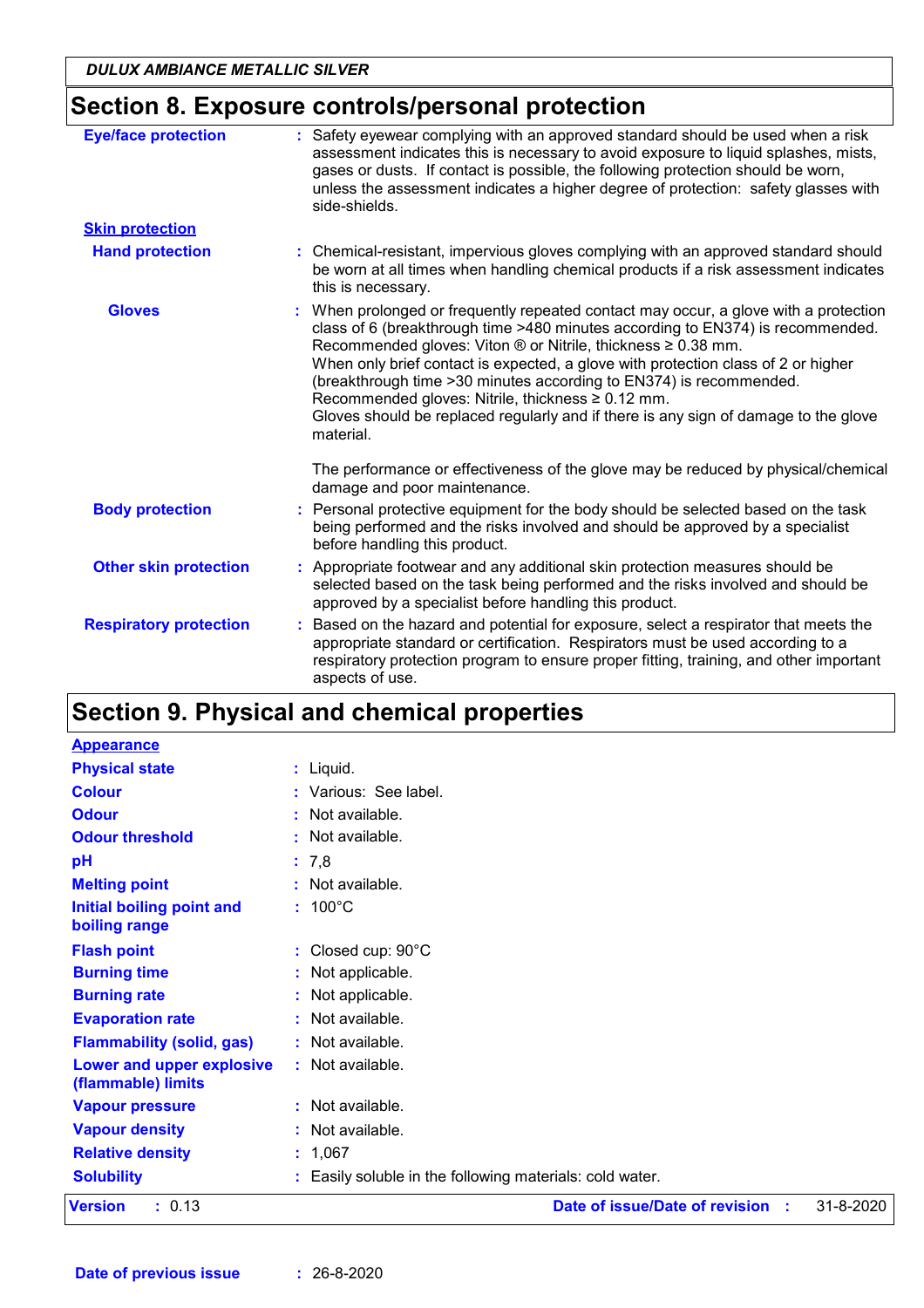## **Section 9. Physical and chemical properties**

| <b>Solubility in water</b>                        | : Not available.                                           |
|---------------------------------------------------|------------------------------------------------------------|
| <b>Partition coefficient: n-</b><br>octanol/water | $:$ Not available.                                         |
| <b>Auto-ignition temperature</b>                  | : Not available.                                           |
| <b>Decomposition temperature</b>                  | : Not available.                                           |
| <b>SADT</b>                                       | : Not available.                                           |
| <b>Viscosity</b>                                  | : Kinematic (room temperature): $11,25$ cm <sup>2</sup> /s |
|                                                   |                                                            |

## **Section 10. Stability and reactivity**

| <b>Reactivity</b>                                   | : No specific test data related to reactivity available for this product or its ingredients.              |
|-----------------------------------------------------|-----------------------------------------------------------------------------------------------------------|
| <b>Chemical stability</b>                           | : The product is stable.                                                                                  |
| <b>Possibility of hazardous</b><br><b>reactions</b> | : Under normal conditions of storage and use, hazardous reactions will not occur.                         |
| <b>Conditions to avoid</b>                          | : No specific data.                                                                                       |
| <b>Incompatible materials</b>                       | : No specific data.                                                                                       |
| <b>Hazardous decomposition</b><br>products          | : Under normal conditions of storage and use, hazardous decomposition products<br>should not be produced. |
| <b>SADT</b>                                         | : Not available.                                                                                          |

## **Section 11. Toxicological information**

#### **Information on toxicological effects**

#### **Acute toxicity**

Not available.

#### **Irritation/Corrosion**

| <b>Product/ingredient name</b> | Result                   | <b>Species</b> | <b>Score</b> | <b>Exposure</b> | <b>Observation</b> |
|--------------------------------|--------------------------|----------------|--------------|-----------------|--------------------|
| Propan-2-ol                    | Eyes - Moderate irritant | Rabbit         |              |                 |                    |
|                                | Eyes - Severe irritant   | Rabbit         |              |                 |                    |
|                                | Skin - Mild irritant     | Rabbit         |              |                 |                    |

#### **Sensitisation**

Not available.

#### **Mutagenicity**

Not available.

#### **Carcinogenicity**

Not available.

#### **Reproductive toxicity**

Not available.

#### **Teratogenicity**

Not available.

| Version |  |  |  |  | 0.13 |  |
|---------|--|--|--|--|------|--|
|---------|--|--|--|--|------|--|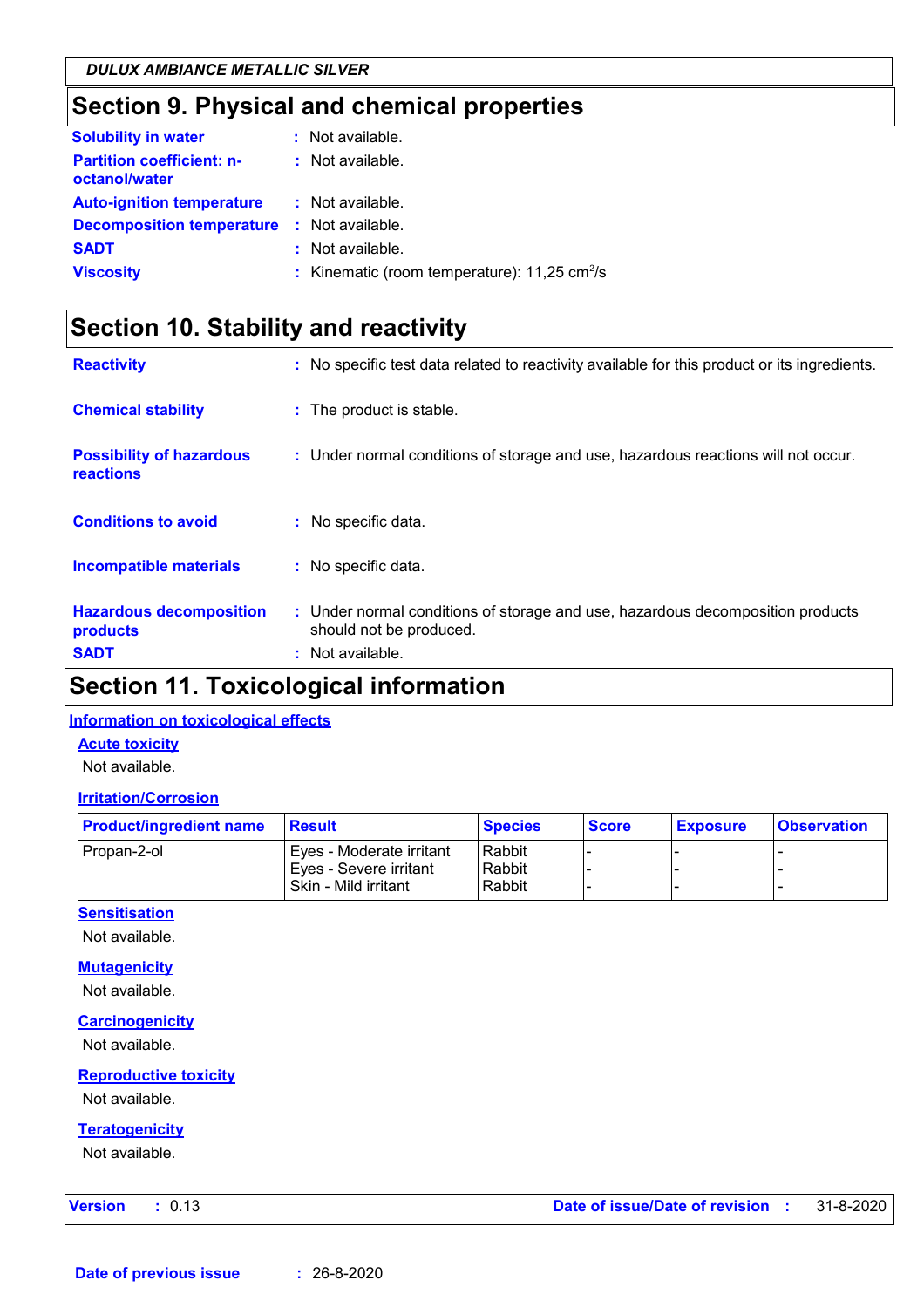## **Section 11. Toxicological information**

**Specific target organ toxicity (single exposure)**

| <b>Name</b> | <b>Category</b> | <b>Route of</b><br>exposure | <b>Target organs</b> |
|-------------|-----------------|-----------------------------|----------------------|
| Propan-2-ol | Category 3      | Not applicable.             | Narcotic effects     |

**Specific target organ toxicity (repeated exposure)**

Not available.

#### **Aspiration hazard**

Not available.

| <b>Information on likely routes : Not available.</b><br>of exposure |                                                     |
|---------------------------------------------------------------------|-----------------------------------------------------|
| <b>Potential acute health effects</b>                               |                                                     |
| <b>Eye contact</b>                                                  | : No known significant effects or critical hazards. |
| <b>Inhalation</b>                                                   | : No known significant effects or critical hazards. |
| <b>Skin contact</b>                                                 | : No known significant effects or critical hazards. |
| <b>Ingestion</b>                                                    | : No known significant effects or critical hazards. |

#### **Symptoms related to the physical, chemical and toxicological characteristics**

| <b>Eye contact</b>  | : No specific data. |
|---------------------|---------------------|
| <b>Inhalation</b>   | : No specific data. |
| <b>Skin contact</b> | : No specific data. |
| <b>Ingestion</b>    | : No specific data. |

#### **Delayed and immediate effects as well as chronic effects from short and long-term exposure**

| <b>Short term exposure</b>                        |                    |
|---------------------------------------------------|--------------------|
| <b>Potential immediate</b><br>effects             | $:$ Not available. |
| <b>Potential delayed effects</b>                  | : Not available.   |
| Long term exposure                                |                    |
| <b>Potential immediate</b><br>effects             | $:$ Not available. |
| <b>Potential delayed effects : Not available.</b> |                    |
| <b>Potential chronic health effects</b>           |                    |
| Not available.                                    |                    |

| <b>General</b>               | : No known significant effects or critical hazards. |
|------------------------------|-----------------------------------------------------|
| <b>Carcinogenicity</b>       | : No known significant effects or critical hazards. |
| <b>Mutagenicity</b>          | : No known significant effects or critical hazards. |
| <b>Teratogenicity</b>        | : No known significant effects or critical hazards. |
| <b>Developmental effects</b> | : No known significant effects or critical hazards. |
| <b>Fertility effects</b>     | : No known significant effects or critical hazards. |

#### **Numerical measures of toxicity**

#### **Acute toxicity estimates**

Not available.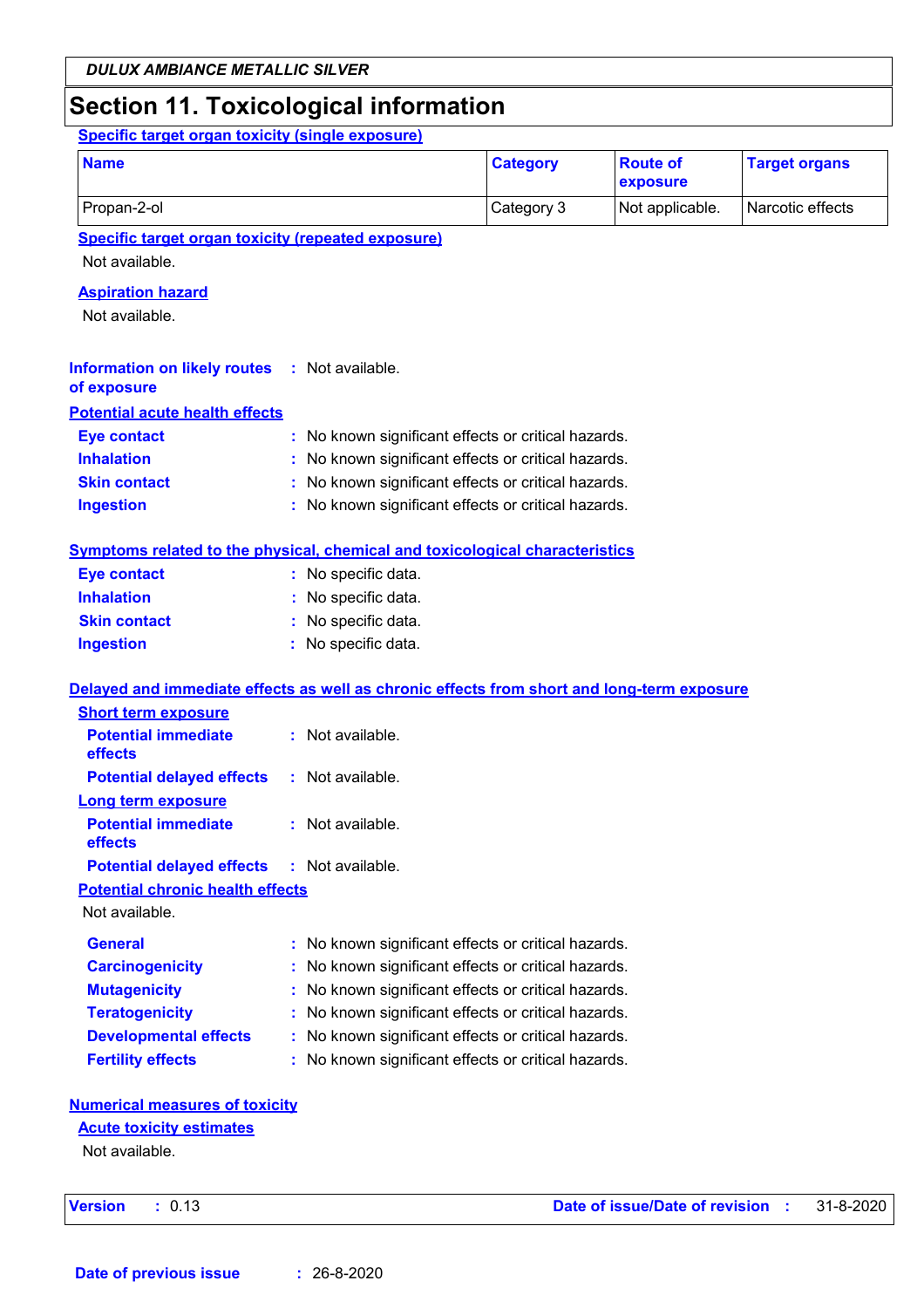## **Section 11. Toxicological information**

## **Section 12. Ecological information**

#### **Toxicity**

| <b>Product/ingredient name</b> | <b>Result</b>                       | <b>Species</b>                      | <b>Exposure</b> |
|--------------------------------|-------------------------------------|-------------------------------------|-----------------|
| pyrithione zinc                | Acute EC50 0,51 µg/l Marine water   | Algae - Thalassiosira<br>pseudonana | 96 hours        |
|                                | Acute EC50 8,25 ppb Fresh water     | Daphnia - Daphnia magna             | 48 hours        |
|                                | Acute LC50 2,68 ppb Fresh water     | Fish - Pimephales promelas          | 96 hours        |
|                                | Chronic EC10 0,36 µg/l Marine water | Algae - Thalassiosira<br>pseudonana | 96 hours        |
|                                | Chronic NOEC 2,7 ppb Fresh water    | Daphnia - Daphnia magna             | 21 days         |

#### **Persistence/degradability**

Not available.

#### **Bioaccumulative potential**

| <b>Product/ingredient name</b> | <b>LogP</b> <sub>ow</sub> | <b>BC<sub>L</sub></b> | <b>Potential</b> |
|--------------------------------|---------------------------|-----------------------|------------------|
| pyrithione zinc                | 0.9                       |                       | low              |

#### **Mobility in soil**

| <b>Soil/water partition</b> |  |
|-----------------------------|--|
| <b>coefficient (Koc)</b>    |  |

**:** Not available.

**Other adverse effects** : No known significant effects or critical hazards.

## **Section 13. Disposal considerations**

| <b>Disposal methods</b> | : The generation of waste should be avoided or minimised wherever possible.<br>Disposal of this product, solutions and any by-products should at all times comply<br>with the requirements of environmental protection and waste disposal legislation<br>and any regional local authority requirements. Dispose of surplus and non-<br>recyclable products via a licensed waste disposal contractor. Waste should not be<br>disposed of untreated to the sewer unless fully compliant with the requirements of<br>all authorities with jurisdiction. Waste packaging should be recycled. Incineration or<br>landfill should only be considered when recycling is not feasible. This material and<br>its container must be disposed of in a safe way. Empty containers or liners may |
|-------------------------|-------------------------------------------------------------------------------------------------------------------------------------------------------------------------------------------------------------------------------------------------------------------------------------------------------------------------------------------------------------------------------------------------------------------------------------------------------------------------------------------------------------------------------------------------------------------------------------------------------------------------------------------------------------------------------------------------------------------------------------------------------------------------------------|
|                         | retain some product residues. Avoid dispersal of spilt material and runoff and<br>contact with soil, waterways, drains and sewers.                                                                                                                                                                                                                                                                                                                                                                                                                                                                                                                                                                                                                                                  |

### **SECTION 14: Transport information**

**Information pertaining to IATA and ADN is considered not relevant since the material is not packaged in the correct approved packaging required of these methods of transport.**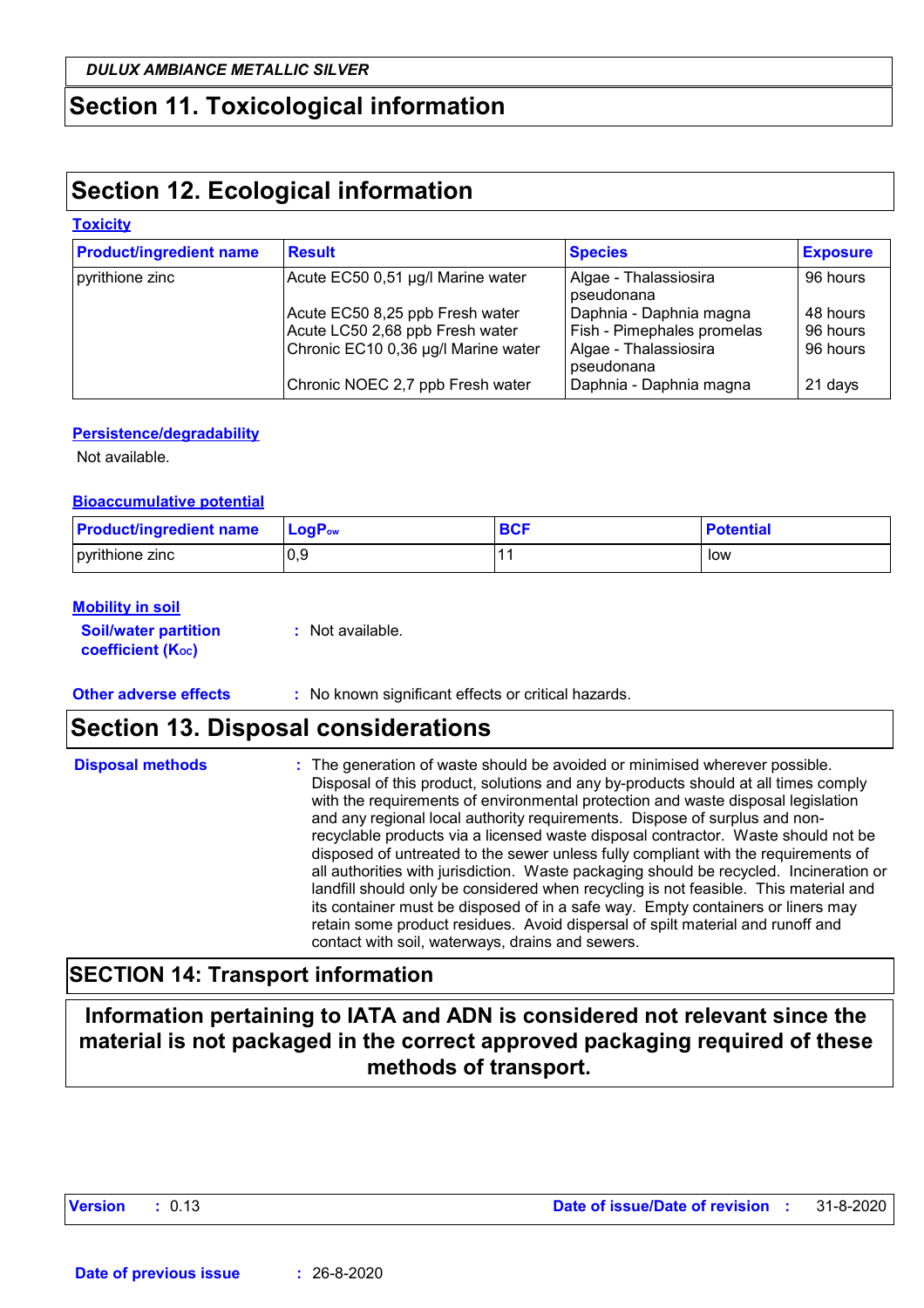*DULUX AMBIANCE METALLIC SILVER*

|                                                                                             | <b>ADR</b>                                                                                                                                                                                                             | <b>IMDG</b>     |
|---------------------------------------------------------------------------------------------|------------------------------------------------------------------------------------------------------------------------------------------------------------------------------------------------------------------------|-----------------|
| 14.1 UN number                                                                              | Not regulated.                                                                                                                                                                                                         | Not regulated.  |
| 14.2 UN proper<br>shipping name                                                             | Not applicable.                                                                                                                                                                                                        | Not applicable. |
| <b>14.3 Transport</b><br>hazard class(es)<br><b>Class</b>                                   | Not applicable.                                                                                                                                                                                                        | Not applicable. |
| <b>Subsidiary class</b>                                                                     |                                                                                                                                                                                                                        |                 |
| <b>14.4 Packing group</b>                                                                   | Not applicable.                                                                                                                                                                                                        | Not applicable. |
| 14.5<br><b>Environmental</b><br>hazards<br><b>Marine pollutant</b>                          | No.                                                                                                                                                                                                                    | No.             |
| <b>Marine pollutant</b>                                                                     |                                                                                                                                                                                                                        | Not available.  |
| <b>substances</b>                                                                           |                                                                                                                                                                                                                        |                 |
| <b>14.6 Special</b><br>precautions for<br>user                                              | Transport within user's premises: always<br>transport in closed containers that are upright<br>and secure. Ensure that persons transporting<br>the product know what to do in the event of an<br>accident or spillage. |                 |
| <b>HI/Kemler number</b>                                                                     | Not available.                                                                                                                                                                                                         |                 |
| <b>Emergency</b><br>schedules (EmS)                                                         |                                                                                                                                                                                                                        | Not applicable. |
| <b>14.7 Transport in bulk</b><br>according to Annex II of<br><b>Marpol and the IBC Code</b> | : Not applicable.                                                                                                                                                                                                      |                 |
| <b>Additional</b><br>information                                                            |                                                                                                                                                                                                                        |                 |
|                                                                                             | <b>Section 15. Regulatory information</b>                                                                                                                                                                              |                 |

**Singapore - hazardous chemicals under government control** None.

**International regulations**

#### **Chemical Weapon Convention List Schedules I, II & III Chemicals**

Not listed.

| <b>Version</b> |  | 0.13 |
|----------------|--|------|
|----------------|--|------|

**Version :** 0.13 **Date of issue/Date of revision :** 31-8-2020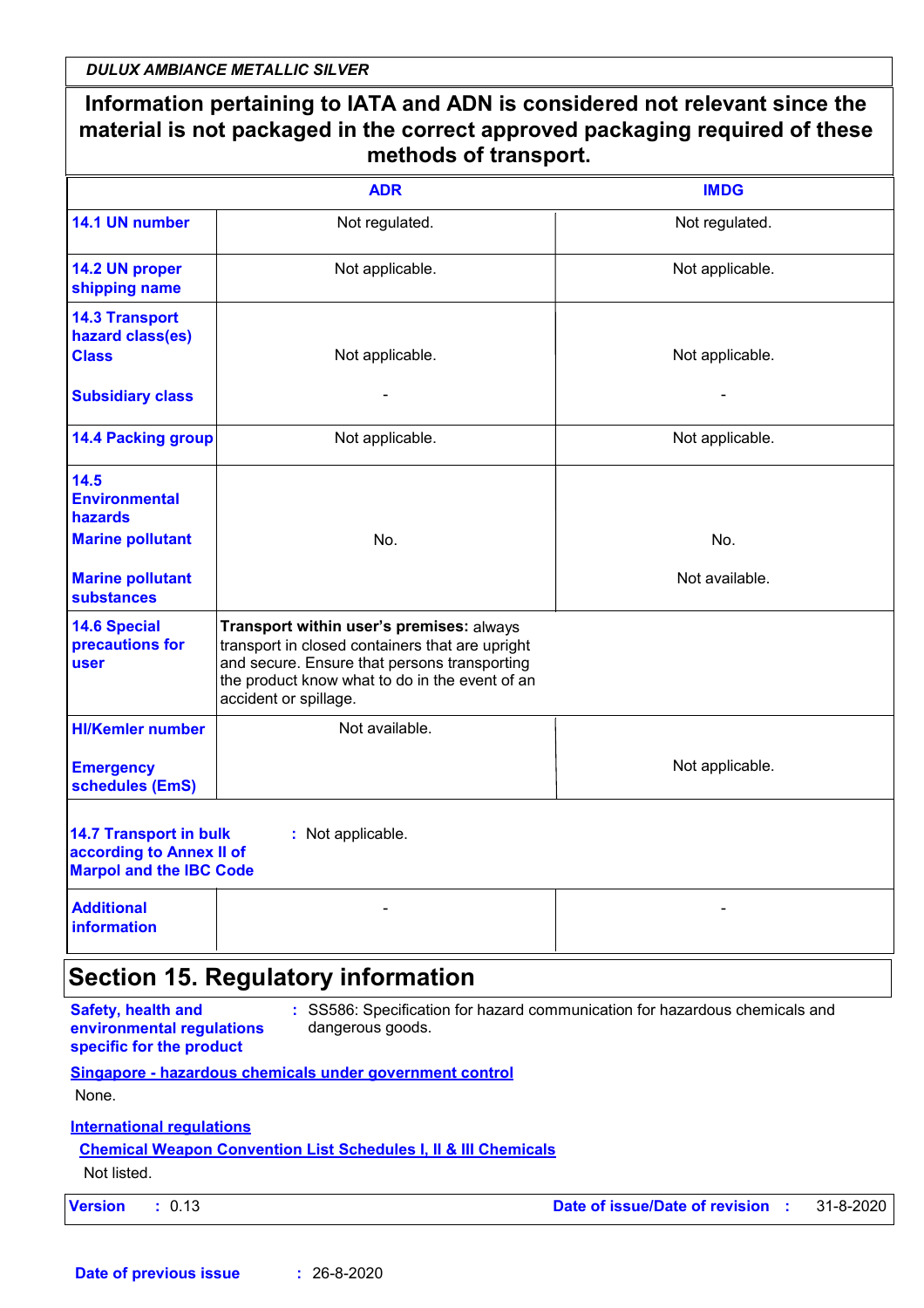## **Section 15. Regulatory information**

**Montreal Protocol (Annexes A, B, C, E)**

Not listed.

**Stockholm Convention on Persistent Organic Pollutants** Not listed.

**Rotterdam Convention on Prior Informed Consent (PIC)** Not listed.

**UNECE Aarhus Protocol on POPs and Heavy Metals** Not listed.

## **Section 16. Other information**

| <b>Product code</b>               | : 116318                                                                                                                                                                                                                                                                                                                                                                                                                                                                                                                                                        |
|-----------------------------------|-----------------------------------------------------------------------------------------------------------------------------------------------------------------------------------------------------------------------------------------------------------------------------------------------------------------------------------------------------------------------------------------------------------------------------------------------------------------------------------------------------------------------------------------------------------------|
| <b>History</b>                    |                                                                                                                                                                                                                                                                                                                                                                                                                                                                                                                                                                 |
| Date of printing                  | $: 1 - 9 - 2020$                                                                                                                                                                                                                                                                                                                                                                                                                                                                                                                                                |
| Date of issue/Date of<br>revision | $: 31 - 8 - 2020$                                                                                                                                                                                                                                                                                                                                                                                                                                                                                                                                               |
| Date of previous issue            | $: 26 - 8 - 2020$                                                                                                                                                                                                                                                                                                                                                                                                                                                                                                                                               |
| <b>Version</b>                    | : 0.13                                                                                                                                                                                                                                                                                                                                                                                                                                                                                                                                                          |
| <b>Key to abbreviations</b>       | $\therefore$ ATE = Acute Toxicity Estimate<br>BCF = Bioconcentration Factor<br>GHS = Globally Harmonized System of Classification and Labelling of Chemicals<br>IATA = International Air Transport Association<br>IBC = Intermediate Bulk Container<br><b>IMDG = International Maritime Dangerous Goods</b><br>LogPow = logarithm of the octanol/water partition coefficient<br>MARPOL = International Convention for the Prevention of Pollution From Ships,<br>1973 as modified by the Protocol of 1978. ("Marpol" = marine pollution)<br>UN = United Nations |

#### **Procedure used to derive the classification**

| <b>Classification</b>   | <b>Justification</b> |
|-------------------------|----------------------|
| Not classified.         |                      |
| $\sim$ $\sim$<br>.<br>. |                      |

**References :** Not available.

#### **Indicates information that has changed from previously issued version.**

#### **Notice to reader**

*IMPORTANT NOTE The information in this data sheet is not intended to be exhaustive and is based on the present state of our knowledge and on current laws: any person using the product for any purpose other than that specifically recommended in the technical data sheet without first obtaining written confirmation from us as to the suitability of the product for the intended purpose does so at his own risk. It is always the responsibility of the user to take all necessary steps to fulfill the demands set out in the local rules and legislation. Always read the Material Data Sheet and the Technical Data Sheet for this product if available. All advice we give or any statement made about the product by us (whether in this data sheet or otherwise) is correct to the best of our knowledge but we have no control over the quality or the condition of the substrate or the many factors affecting the use and application of the product. Therefore, unless we specifically agree in writing otherwise, we do not accept any liability whatsoever for the performance of the product or for any loss or damage arising out of the use of the product. All products supplied and technical advice given are subject to our standard terms and conditions of sale. You should request a copy of this document and review it carefully. The information contained in this data sheet is subject to modification from time to time in the light of experience and our policy of continuous development. It is the user's responsibility to verify that this data sheet is current prior to using the product.*